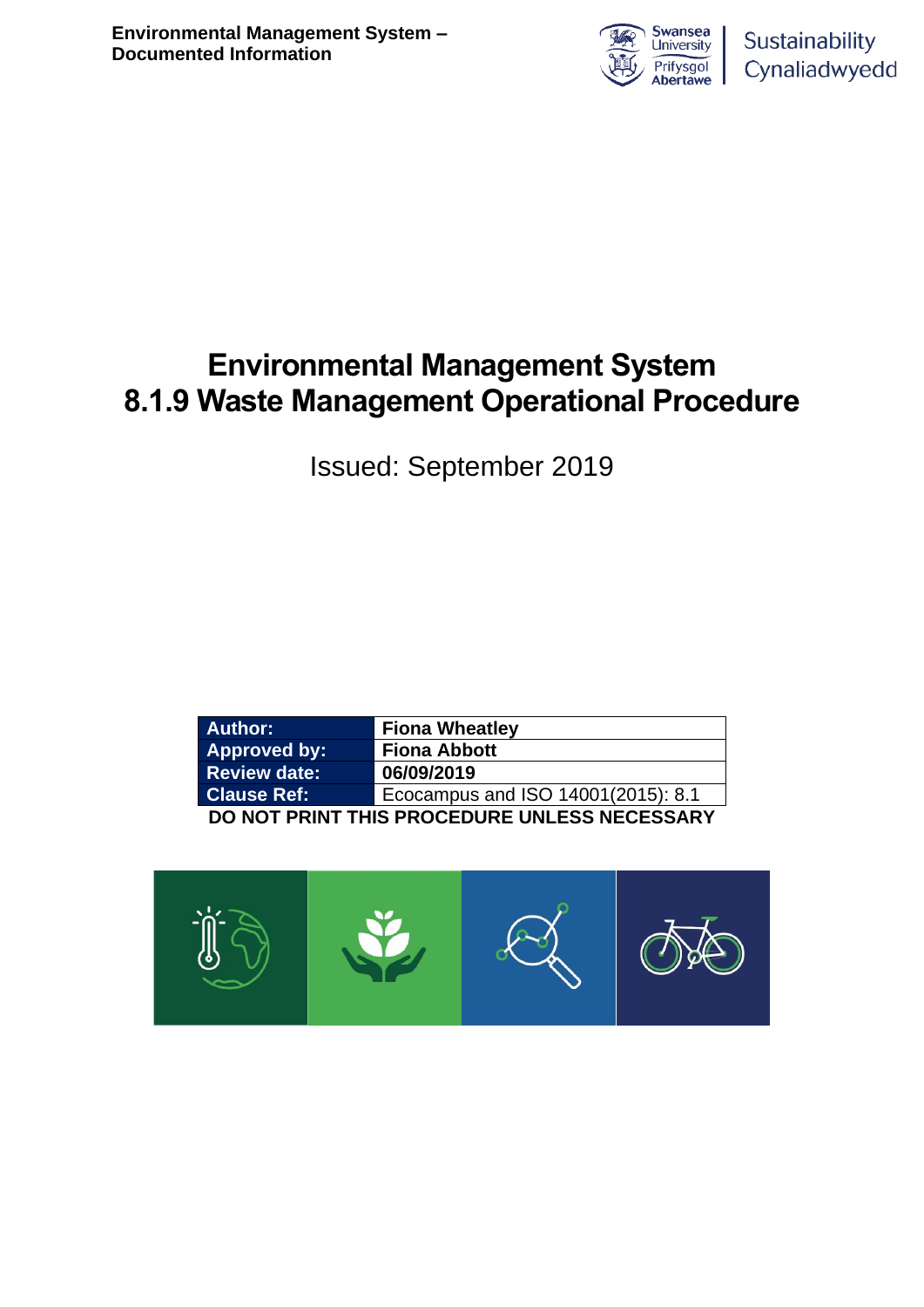

# **Management of Waste**

## **1 Purpose**

This document sets out how to the University will manage the storage, transfer, reuse and disposal of its waste, including control of relevant waste documentation. It;

- address the risks and opportunities associated with the waste aspect;
- outlines how waste documentation is stored and maintained;
- outlines the storage and transfer of waste to authorise person/businesses without harming the environment
- describes the compliance with relevant environmental legislation

## **2 Definitions**

**Senior Management** – person or group of people who direct and control an organisation at the highest level.

**Risks and Opportunities** – potential adverse effects (threats) and potential beneficial effects (opportunities).

**Process** – Set of interrelated or interactive activities which transform inputs into outputs.

## **3 Responsibilities**

| Corporate<br><b>Responsibility</b><br>team    | Provide templates to support the waste management<br>practices within the University. Provide information and<br>guidance on all matters related to waste management,<br>internal or external to Swansea University operations.<br>Offer members of staff and students support, as<br>required                                                                                                                              |
|-----------------------------------------------|-----------------------------------------------------------------------------------------------------------------------------------------------------------------------------------------------------------------------------------------------------------------------------------------------------------------------------------------------------------------------------------------------------------------------------|
| Waste &<br><b>Recycling</b><br><b>Officer</b> | Coordinate and develop waste management and<br>recycling services across all Swansea University sites.<br>Responsible for ensuring waste is collected by licenced<br>contractors and disposed of at authorised facilities, and<br>ensure waste transfer and consignment notes are<br>stored as required. Development of waste strategy,<br>raising awareness and promoting waste and recycling<br>services, and compliance. |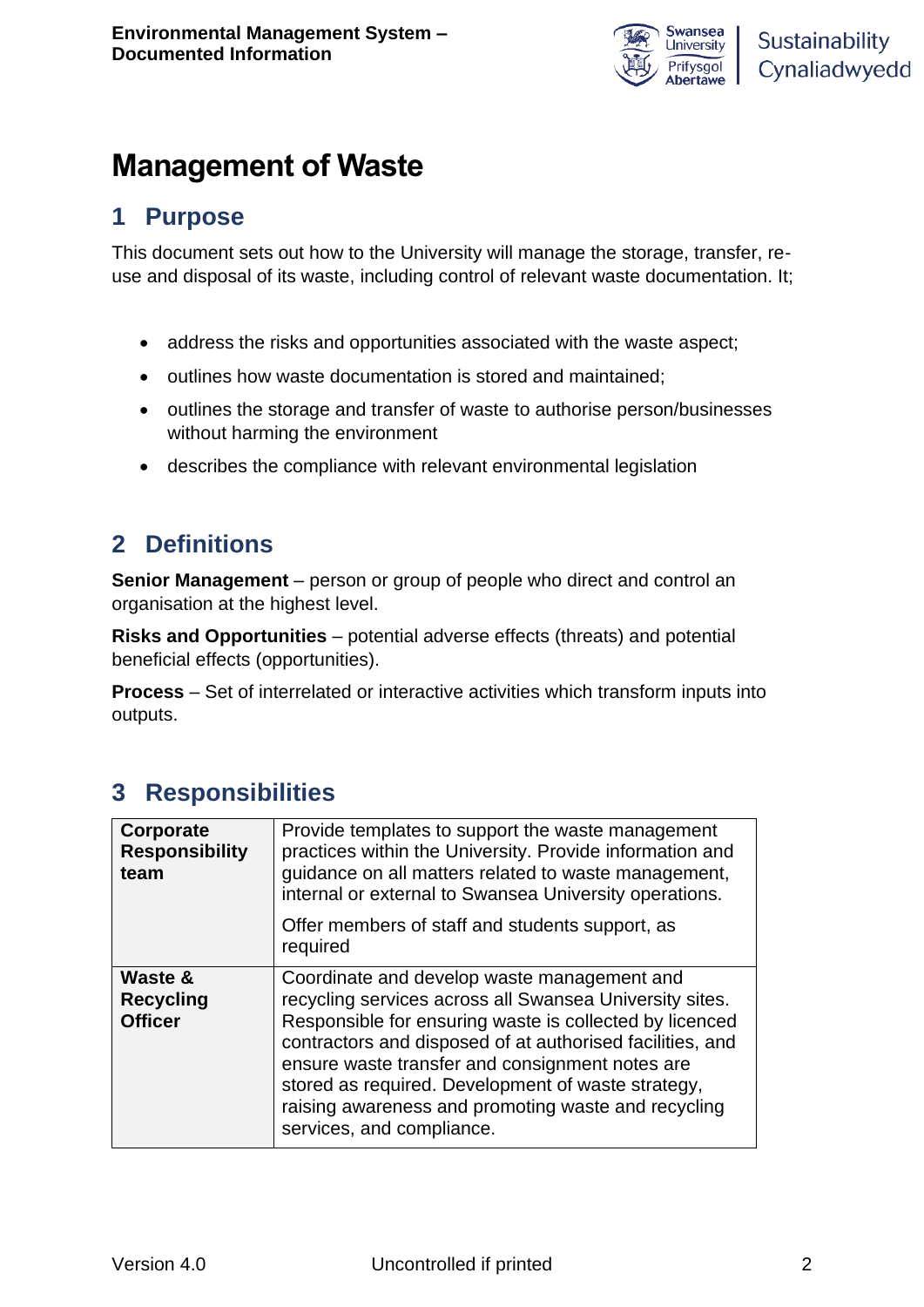

| <b>Environment</b><br><b>Manager</b>    | Ensuring compliance & deployment through the<br>University's EMS.                                                                                                                                                                                                                                                                                                                                                                                                                             |
|-----------------------------------------|-----------------------------------------------------------------------------------------------------------------------------------------------------------------------------------------------------------------------------------------------------------------------------------------------------------------------------------------------------------------------------------------------------------------------------------------------------------------------------------------------|
| <b>Head of</b><br><b>Sustainability</b> | Primary budget holder for the University waste<br>management contract and the development of waste<br>management into the Sustainability strategy.                                                                                                                                                                                                                                                                                                                                            |
| Veolia (main<br>waste<br>contractor)    | The daily collection of on-campus waste and its transfer<br>to off-site licenced facilities for processing in line with<br>the requirements of the waste hierarchy. The provider of<br>specialist waste services as an when required to the<br>University as contracted. Provision of all duty of care<br>waste documentation e.g WTN, structured invoicing for<br>services, and weight collection data.                                                                                      |
| <b>Veolia waste</b><br>operatives       | Coordinating and overseeing daily on campus waste bin<br>collections. Coordinating all campuses skip collections<br>and deliveries. Maintaining and cleaning all waste<br>compounds. Servicing all external quad bins at Bay<br>Campus, and 10 at Singleton and collection of any loose<br>waste found across the campuses whilst carrying out<br>duties. Completing all internal waste works requests as<br>contracted. Facilitate access to the primary compounds,<br>as and when required. |
| <b>Grounds Staff</b>                    | Maintenance of university grounds including; litter<br>picking,<br>and the collection of any loose waste found across the<br>campuses, located outside the primary vicinity of the<br>campuses dedicated waste compounds. Taking said<br>waste to the nearest, or primary waste compound for<br>recycling by Veolia. Substantive collections of waste<br>due to 'fly tipping' will be removed by Veolia via a Works<br>Order request.                                                         |
| <b>Cleaning Staff</b>                   | Removal of waste from all internal bins and transfer to<br>wheelie bins in the waste compounds.                                                                                                                                                                                                                                                                                                                                                                                               |
| <b>All staff</b>                        | Ensure all waste streams are disposed of in the correct<br>bins and/or alternative approved manner.                                                                                                                                                                                                                                                                                                                                                                                           |

## **4 Related documents**

- **Aspects and Impacts Register:** Relevant environmental aspects and associated environmental impacts are detailed within the University and/or College/PSU Aspect & Impacts Register
- **Waste Transfer Notes (WTN)/Waste Consignment Notes (WCN)**: Waste transfer notes and consignment notes are official documents that record the movement of waste from the University site and are stored by the Waste & Recycling Officer or relevant departmental officer.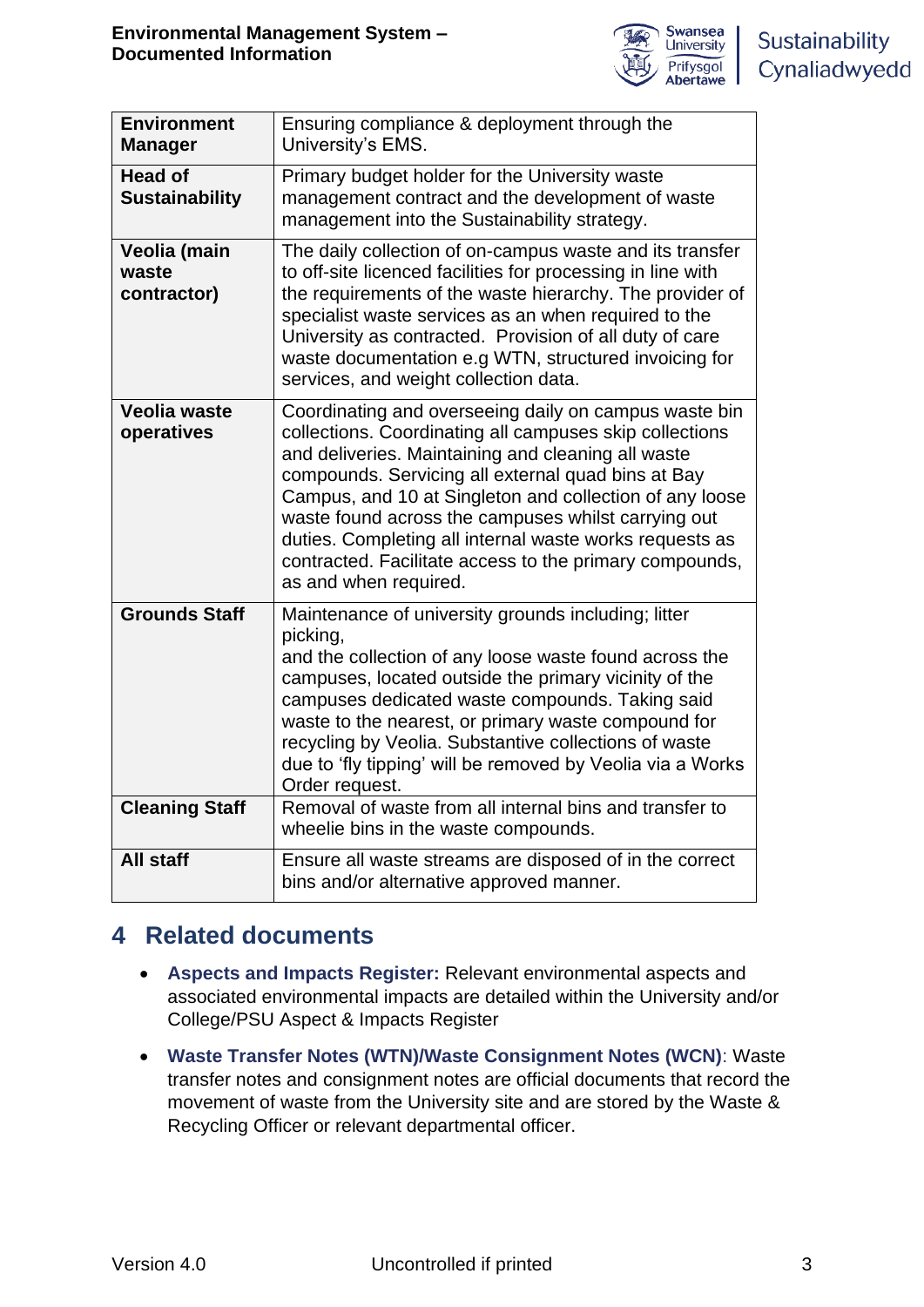

• **Waste Management Guidance Notes (WMGN):** Waste Management Guidance Notes are succinct guides to describe how a waste should be managed throughout its lifecycle (generation to disposal).

## **5 Process**

### **5.1 Waste Hierarchy**

The Waste Hierarchy must be considered when deciding what the best option is to manage a waste stream. This is a mandatory requirement of the Waste (England & Wales) Regulations 2011. It places more emphasis on waste prevention, and requires organisations to consider preparing waste for reuse, then opportunities for recycling, before options such as energy recovery. By law, we need to apply the Waste Hierarchy to ensure we minimise the impacts of our waste activities.



## **WASTE HIERARCHY**

Figure 1: Waste Hierarchy Triangle

The University has committed to segregating its waste at source and focusing on separating key recycling streams; cans, paper, plastics, food and glass. Segregation at source improves recyclit quality and the principle is in line with the Waste Regulations (England and Wales) 2011. The Regulations stipulate that materials such as paper, metal, plastic and glass must be collected separately if it is necessary to encourage high quality of the recycling of the material.

## **5.2 Waste Segregation and Disposal**

All waste prior to reuse, recycling or disposal should be held in secure, designated areas. All waste must be pre-treated (where required), segregated, clearly labelled and held in areas to prevent escape. Storage facilities for waste must be;

Safe and secure from unauthorised entry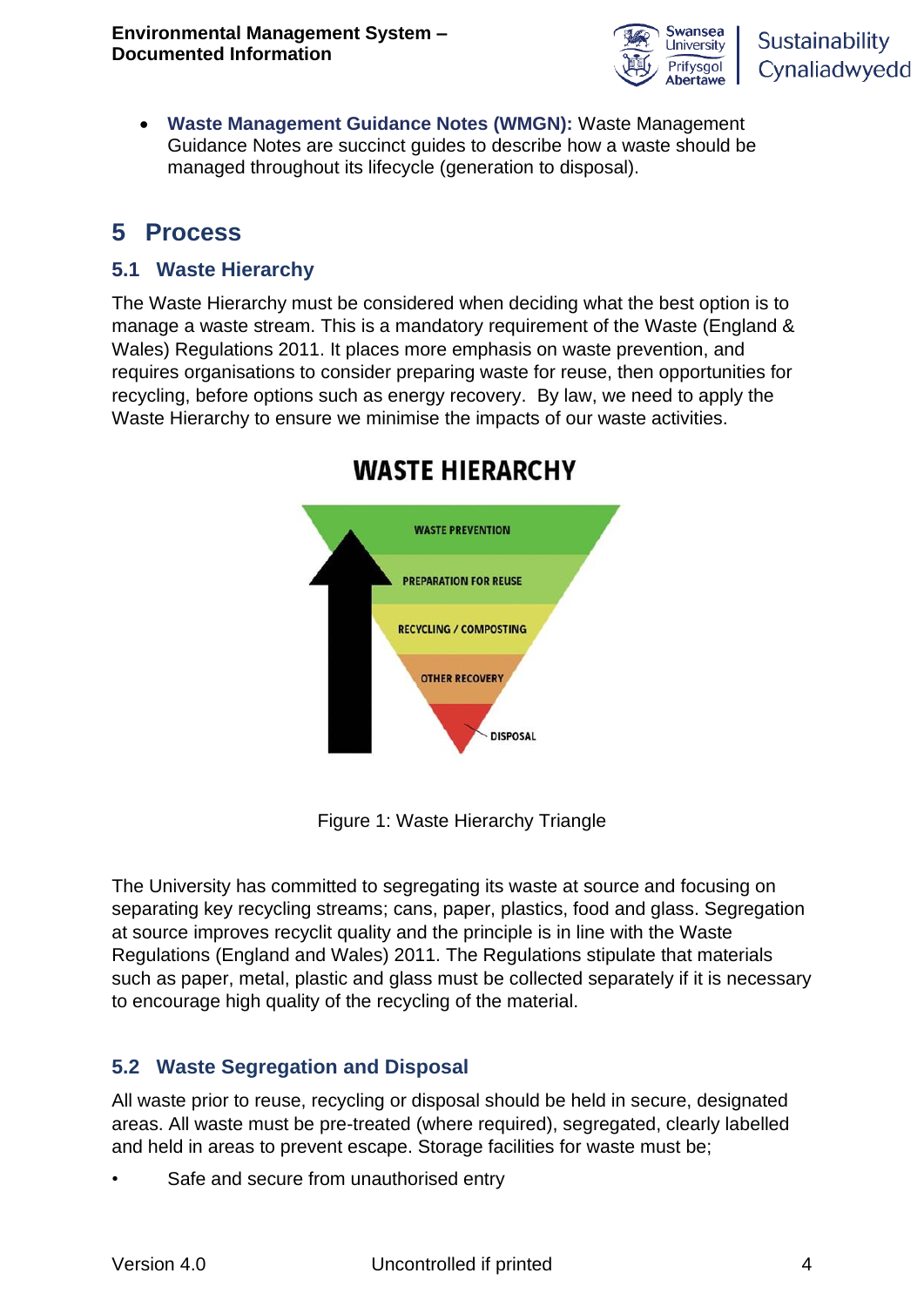

- Robust
- Covered and locked

Waste must only be transported off site by a registered waste carrier and disposed of at a licensed waste disposal site. The Sustainability team can advise if a contractor is authorised for the proposed workstream. Dangerous and hazardous waste materials are to be disposed of in accordance with the Hazardous Waste Regulations 2005.

Hazardous and non‐hazardous waste must not be put in the same receptacle

### **5.3 Waste Receptacles**

#### **5.3.1 External Waste Receptacles**

Across the University campus inhabiting all communal areas, high foot falls areas and entrance ways 'quad' bins have been installed to enable the segregation of waste and recycling. Only metal, top-opening quads/duos with black bin bags for non-recycling and clear bags for recycling streams (paper, plastic and cans) are to be used externally to the specification captured in Figure 1. Figure 2 highlights other external waste receptacles that are utilised by the University for other recycling streams.



Figure 2 – Swansea University external 'quad' bin



Figure 3 – Swansea University external bins, on order mixed recycling / glass recycling only / food waste only / coffee cups only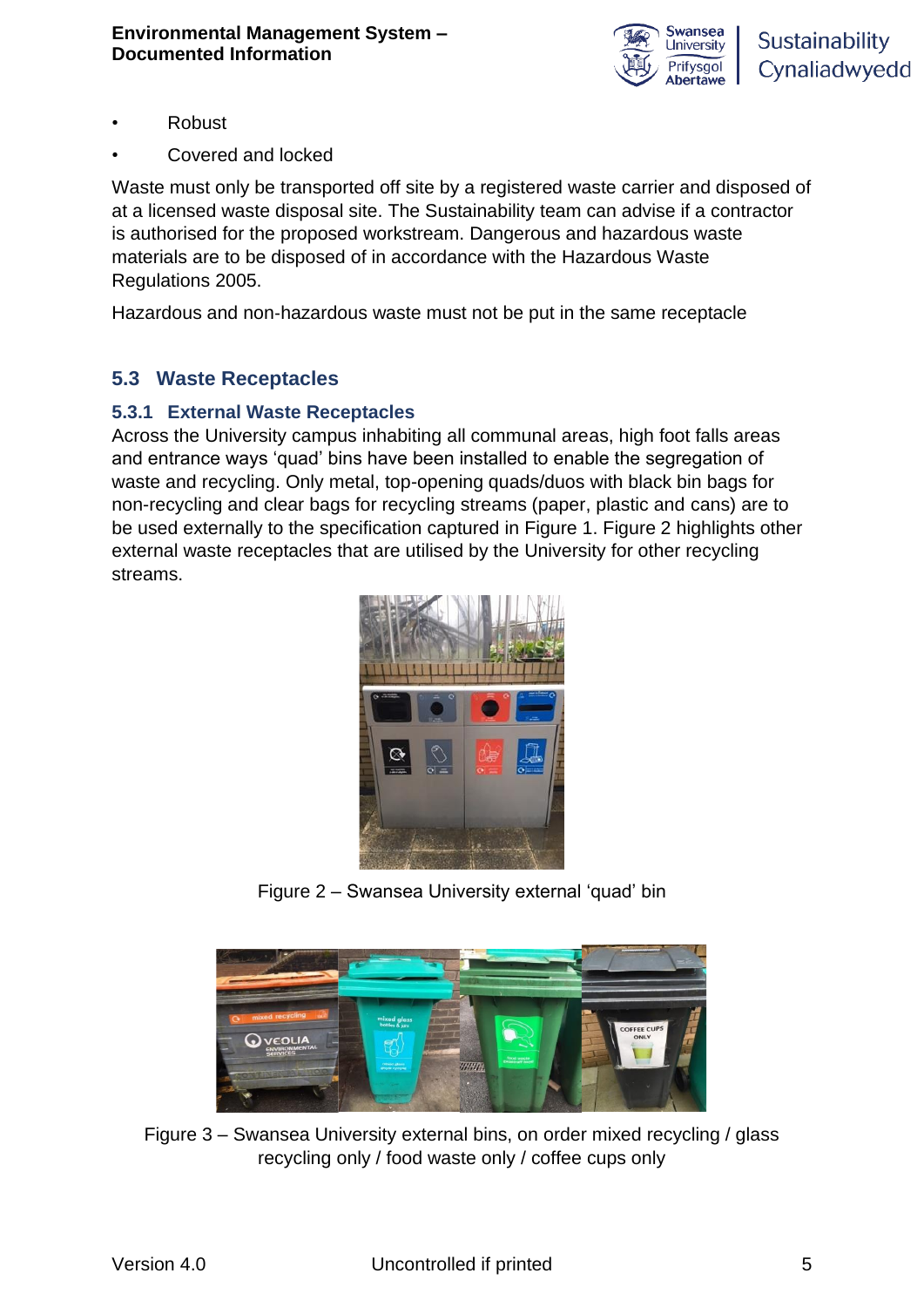

#### **5.3.2 Internal waste receptacles**

(A) Communal areas and office work spaces

All communal and high-foot fall areas are supplied with internal quad bins (see Figure 4). Offices and shared work spaces that host 10 or more staff will be provided with a quad bin. For offices that host less than 10 staff quads and duos will be located in the immediate area within external corridors, offering a recycling point for office waste. Individual offices will not be supplied with quads or duo bin however bins will be located in the immediate area within external corridors, offering a recycling point for office waste.

Desk bins are not supplied as they are not conducive to improving recycling rates, and those in current circulation will not be serviced by cleaning staff. Staff can request desk bin removal be placing a works order via the helpdesk system.

(B) Teaching spaces - Lecture halls and class rooms

Teaching spaces, such as lecture halls hosting more than 100 seats, will have a quad bin located within the space. Teaching spaces hosting less than 100 seats will have quad and duo bins located outside the spaces located in the immediate area within external corridors, offering a recycling point for staff & student waste.



Figure 4 – Swansea University indoor 'quad' and 'duo' bins

#### (c) Laboratory and Workshops

For Health & Safety purposes, it is imperative University laboratories and workshops purchase and install waste bins that are adequate for the waste streams produced, whether this be chemically contaminated wastes, or clinical health waste. Having the correct type of bin improves laboratory and workshop safety, as well as cleanliness.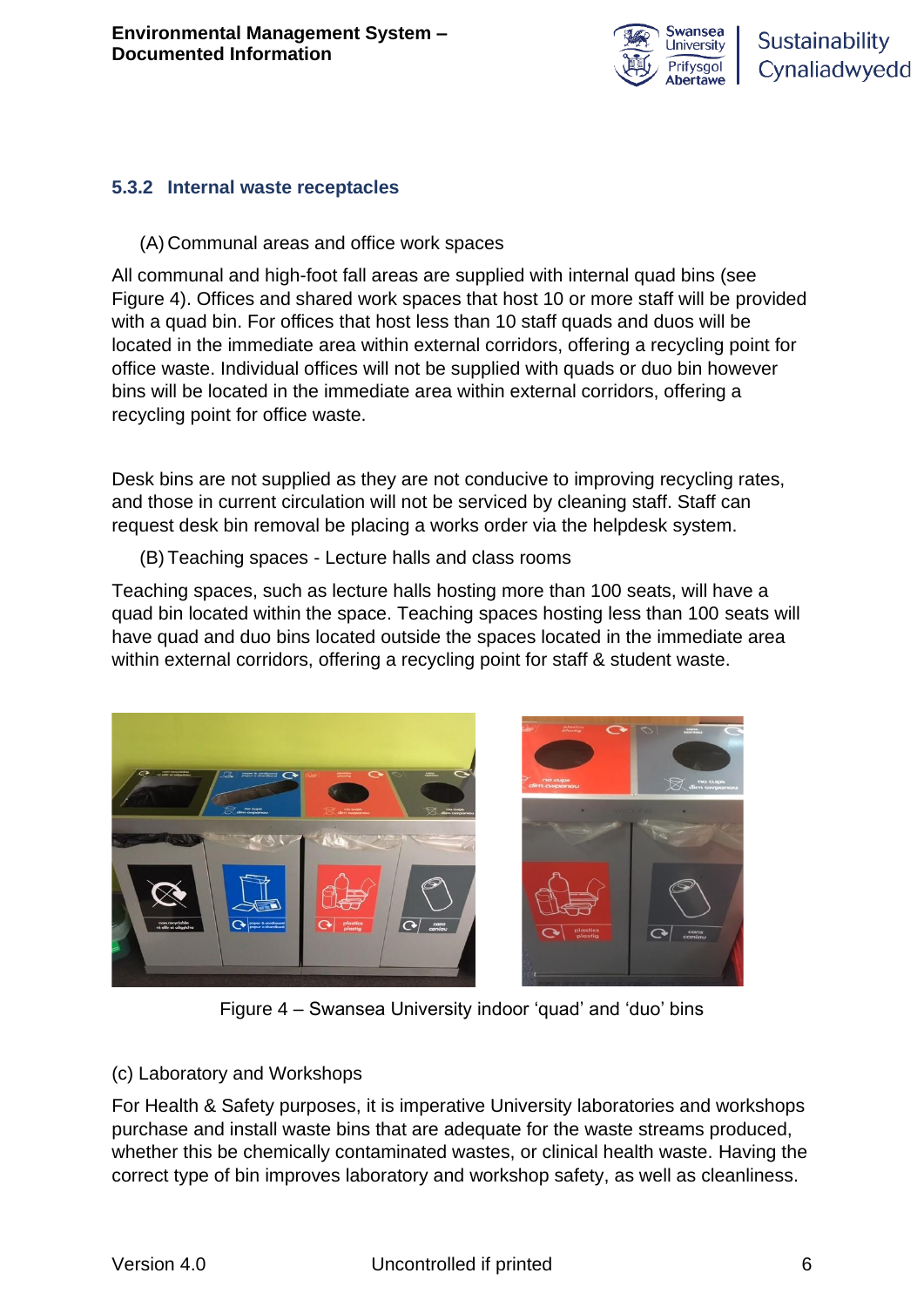

The University now has a specification for metal fire retardant, clinical waste grade bins, which are designed for specialist working areas. Further guidance can be found **[here](https://staff.swansea.ac.uk/media/compliant-chemically-contaminated-and-clinical-waste-bins.pdf)<sup>1</sup>** on bin sizes and costs. For safety and to eliminate contamination quad bins should not be placed into laboratories or workshops.

| <b>80Litre Metal Sackholder</b> | Metal<br>$\bullet$          |
|---------------------------------|-----------------------------|
|                                 | Pedal operated<br>$\bullet$ |
|                                 | Hands free<br>$\bullet$     |
|                                 | Front opening<br>$\bullet$  |
|                                 | Fire retardant<br>$\bullet$ |
|                                 | Easy clean<br>$\bullet$     |
|                                 | Anti-bacterial<br>$\bullet$ |
|                                 |                             |

Figure 5 – Example of laboratory and workshop compliant bins

All laboratory and workshop bins must have clear labels, to ensure compliance and correct waste segregation.

Quad and duo bins **must not** be placed into laboratories or workshops.

## **5.4 Waste Management Guidance Notes (WMGN)**

A range of Waste Management Guidance Notes have been developed to provide guidance on a wide range of controlled, and hazardous wastes generated by the University. All guidance notes are reviewed every two years (or earlier if required) and updated in line with changes to waste regulations, and operational controls. Each guidance notes outlines; waste duty of care requirements, EWC code, waste description, internal storage requirements, and confirms the correct disposal procedure. All guidance notes have been developed in line with current waste regulations. The core WMGN are outlined below but the current list can be found on the Sustainability pages on the University website<sup>2</sup>.

<sup>1</sup> Compliant Waste Bins for Chemically Contaminated and Clinical specification guide available from [https://staff.swansea.ac.uk/media/compliant-chemically-contaminated](https://staff.swansea.ac.uk/media/compliant-chemically-contaminated-and-clinical-waste-bins.pdf)[and-clinical-waste-bins.pdf](https://staff.swansea.ac.uk/media/compliant-chemically-contaminated-and-clinical-waste-bins.pdf)

<sup>2</sup> [https://www.swansea.ac.uk/sustainability/waste/#waste-management-guidance](https://www.swansea.ac.uk/sustainability/waste/#waste-management-guidance-notes=is-expanded)[notes=is-expanded](https://www.swansea.ac.uk/sustainability/waste/#waste-management-guidance-notes=is-expanded)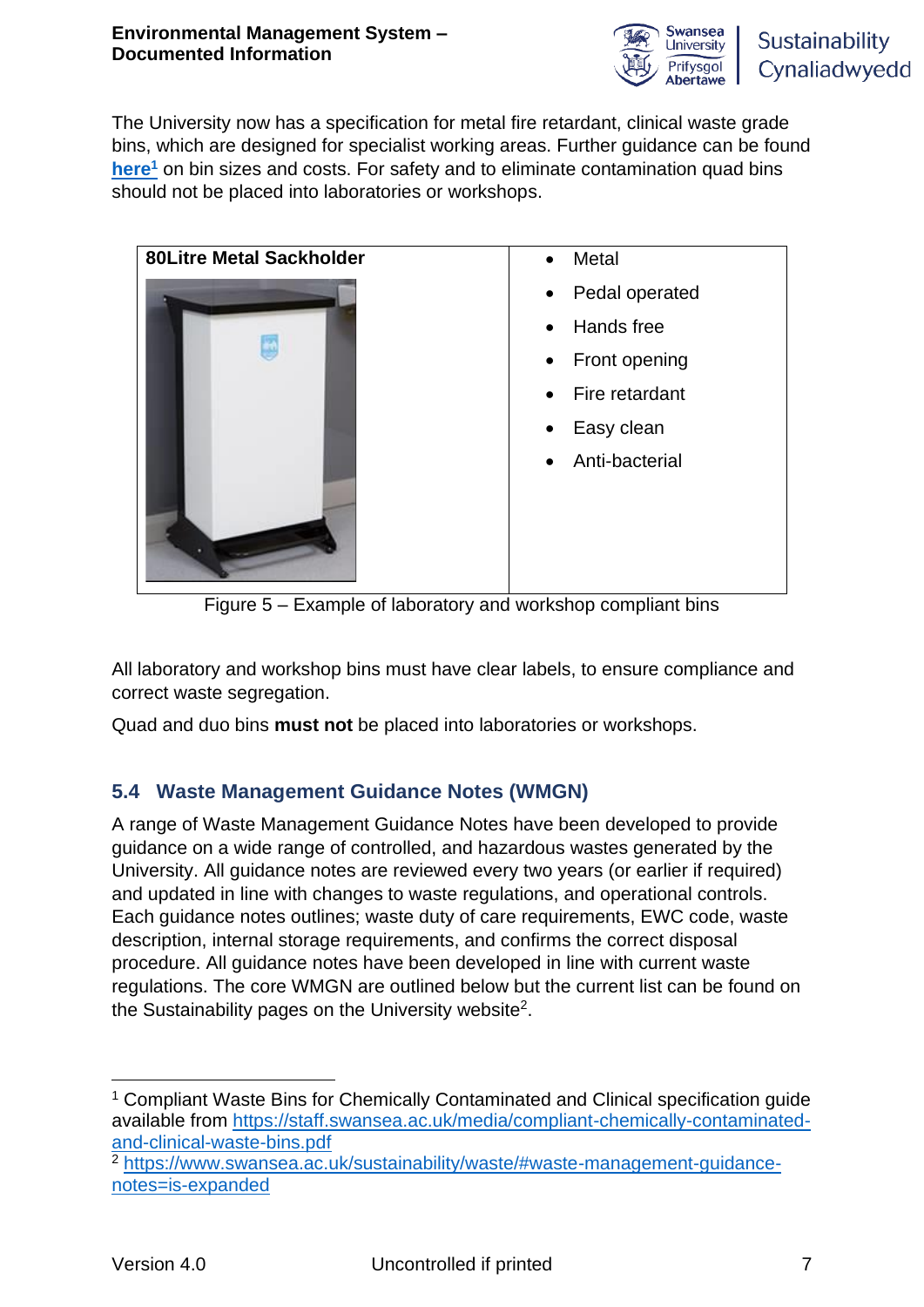

#### **Non-Hazardous**

- WMGN01 Non-Recycling
- WMGN02 Plastic
- WMGN03 Paper
- WMGN04 Food tins and cans
- WMGN05 Confidential Waste
- WMGN06 Cardboard
- WMGN07 Glass
- WMGN08 Wood
- WMGN09 Metal
- WMGN10 Coffee Cups
- WMGN11 Plasterboard
- WMGN12 Stationary
- WMGN13 Used Cooking Oil

#### **Hazardous WEEE**

- WMGN14 Toner Cartridges
- WMGN15 Batteries
- WMGN16 Lightbulbs/Fluorescent Tubes
- WMGN17 WEEE
- WMGN18 Paint
- WMGN19 Aerosols

#### **Chemical Waste**

- WMGN20 Chemical Waste Classification
- WMGN21 Chemically Contaminated Laboratory Solid Waste (Red Bag)
- WMGN22 Laboratory and Workshop Sharps
- WMGN23 Laboratory and Workshop Glass and Glass Sharps

#### **Clinical and Healthcare hazardous and Non-hazardous Waste**

- WMGN24 Anatomical Waste Human & Animal; Non-chemical & Chemically Preserved (Red)
- WMGN25 Infectious Clinical Waste (Orange Bag)
- WMGN26 Infectious and Chemically Contaminated Solid and Sharps Waste (Yellow bag/box)
- WMGN27 Infectious Solid and Sharps Cytotoxic & Cytostatic Waste (Purple)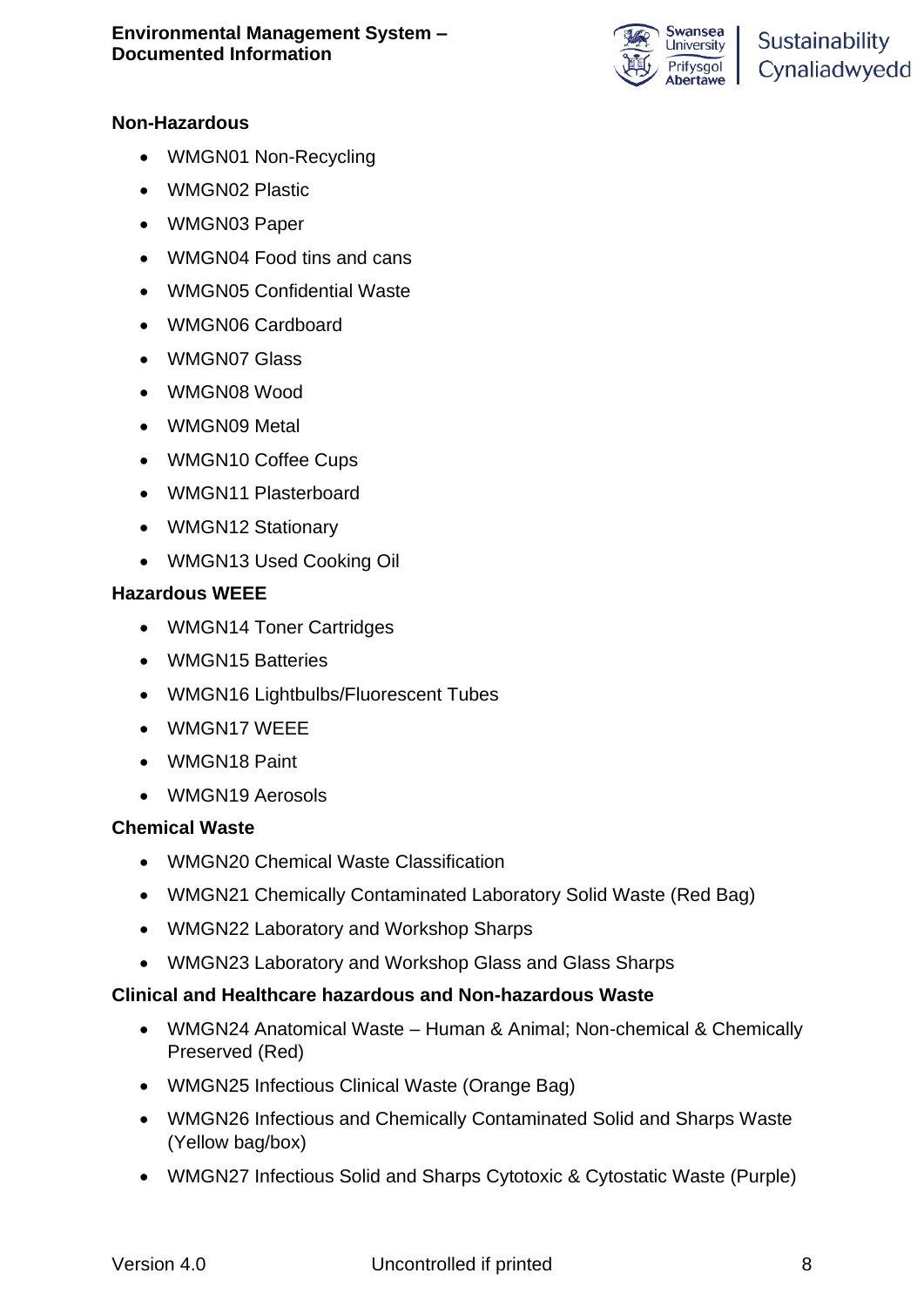

- WMGN28 Other Medicine Waste (Blue)
- WMGN29 Offensive Waste (Black/Yellow)
- WMGN30 Biological

#### **Engineering**

- WMGN31 Oil-Contaminated Solid Waste
- WMGN32 Oil Waste

If you have a waste stream not included in the above, please contact [estates](mailto:estates-waste@swansea.ac.uk)[waste@swansea.ac.uk.](mailto:estates-waste@swansea.ac.uk)

#### **5.5 Waste Licenses and Permits**

Any activity involving the; storage, use, treatment or disposal of waste on University grounds requires either;

- an Environmental Permit from the Environmental Regulator, and/or:
- to register an Exemption with the Environmental Regulator, and/or:
- to comply with other terms and conditions where the above are not required

As the volume of hazardous waste produced by the University exceed the Natural Resources Wales threshold of 500kg, each campus has been registered as a producer of hazardous waste. The annual registration will be renewed by the Sustainability Team. For further details regarding waste permits and exemptions, if you are responsible for storing, or processing any waste ready for disposal, please contact; [estates-waste@swansea.ac.uk.](mailto:estates-waste@swansea.ac.uk)

The University sites are also registered as a Lower Tier Waste Carrier/Broker/Dealer. These licences will last indefinitely, unless revoked or withdrawn. Each site is registered; this allows the University to transfer its own nonhazardous waste in University-owned vehicles, only, between sites. If you carry waste on the public highway, you must carry a license in your vehicle. These can be obtained from; [estates-waste@swansea.ac.uk.](mailto:estates-waste@swansea.ac.uk)

### **5.6 Authorised Waste Carrier**

Veolia is the main waste contractor for Swansea University; Veolia manage and are responsible for further sub-contractors. All waste contractors must be authorised as registered carriers of controlled waste. The University annually checks the certificates of registrations and their expiry dates for all of the waste contractors associated with the waste management contract. Evidence of registrations and permits are stored centrally by the Sustainability Team.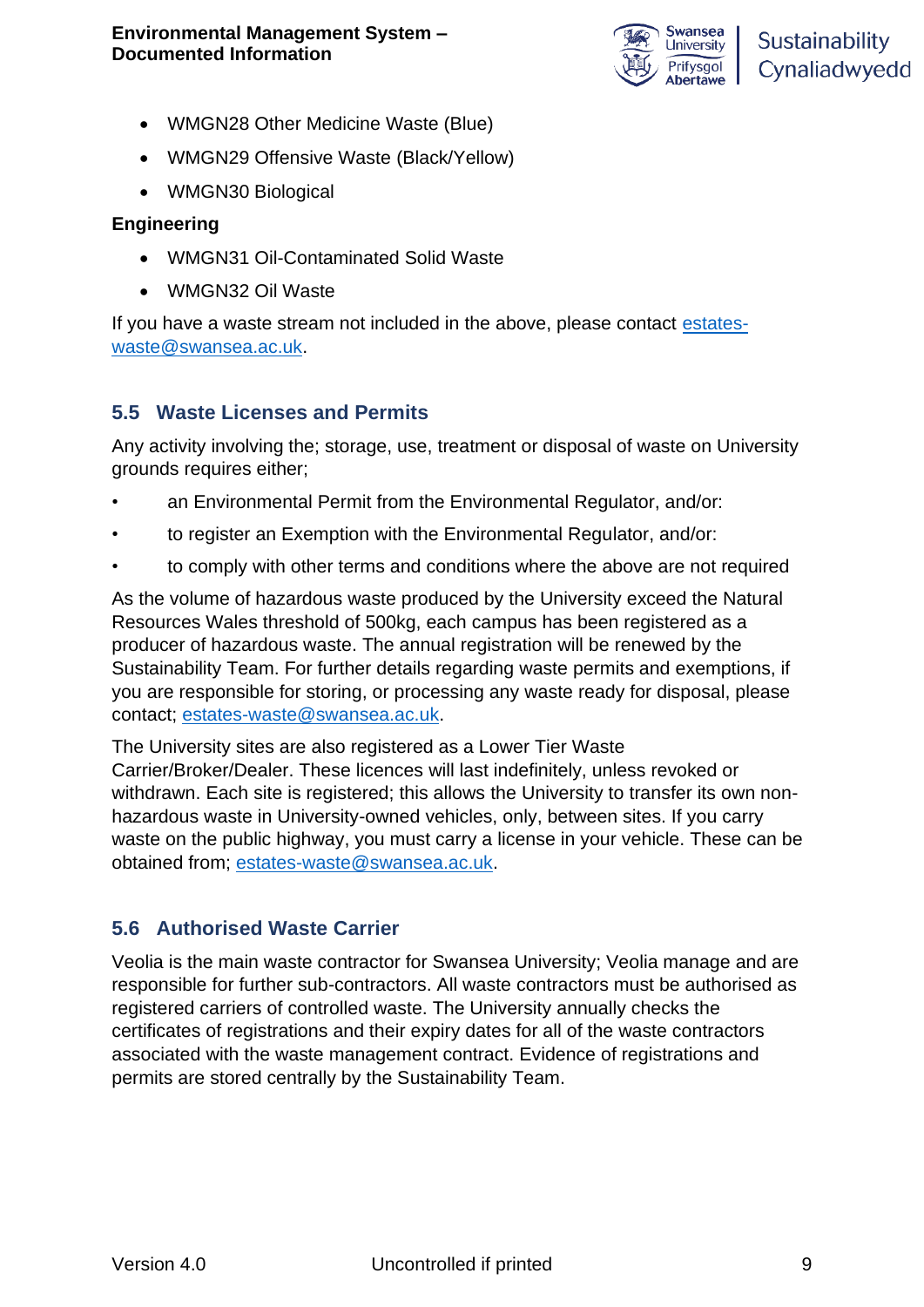

## **5.7 European Waste Catalogue (EWC) Code**

All wastes produced will have a corresponding EWC code. It is a legal requirement that any waste produced sent for recycling, or disposal must be correctly classified using a EWC code. A EWC is a code used to identify waste, as listed in the European Waste Catalogue, also referred to as List of Waste (LoW) or [Waste](https://assets.publishing.service.gov.uk/government/uploads/system/uploads/attachment_data/file/719394/Waste-classification-technical-guidance-WM3.pdf)  [Classification Code.](https://assets.publishing.service.gov.uk/government/uploads/system/uploads/attachment_data/file/719394/Waste-classification-technical-guidance-WM3.pdf)

The European Waste Catalogue is made up of roughly 650 codes divided across 20 chapters. Each chapter of the catalogue is subdivided into categories. The EWC code itself is consists of six digits. Whereas an asterisk next to the code denotes that the waste is considered as hazardous.

At the University EWC codes for controlled waste are identified by the Sustainability Team and applied to by the appointed contractor to all Duty of Care documentation. For chemical waste disposal, the EWC is determined by the contractor-appointed chemist prior to disposal. University staff are not permitted to coordinate waste disposals independently outside of the remit of the current Veolia contract. Staff must not apply EWC directly but contact [estates-waste@swansea.ac.uk](mailto:estates-waste@swansea.ac.uk) for guidance.

### **5.8 Transfer of Waste: Transfer and Consignment Notes**

All waste movements must be recorded on a Waste Transfer Note or Hazardous Waste Consignment Note (where applicable for hazardous waste). All Waste Transfer Notes (WTN) must be retailed for two years, and include the following information;

- A written description of the waste
- Our SIC Code (85.42/1: Higher Education)
- The 6 digit Waste Code (see EWC list)
- Quantity to be removed and collection address
- Confirmation that we have applied the Waste Hierarchy

All Hazardous Waste Consignment Notes (HWCN) must be retained for three years, and include the following information;

- A written description of the waste
- Our SIC Code (80.30/2: Higher Education)
- The 6 digit European Waste Catalogue (EWC) Code (see EWC list)
- University Hazardous Waste "Premises Code"
- Quantity to be removed and collection address
- [Part E: Consignee Certificate](https://www.gov.uk/guidance/hazardous-waste-consignment-note-supplementary-guidance)<sup>3</sup> (this must be returned to the University on completion for the document to be compliant and auditable)

 $3$  link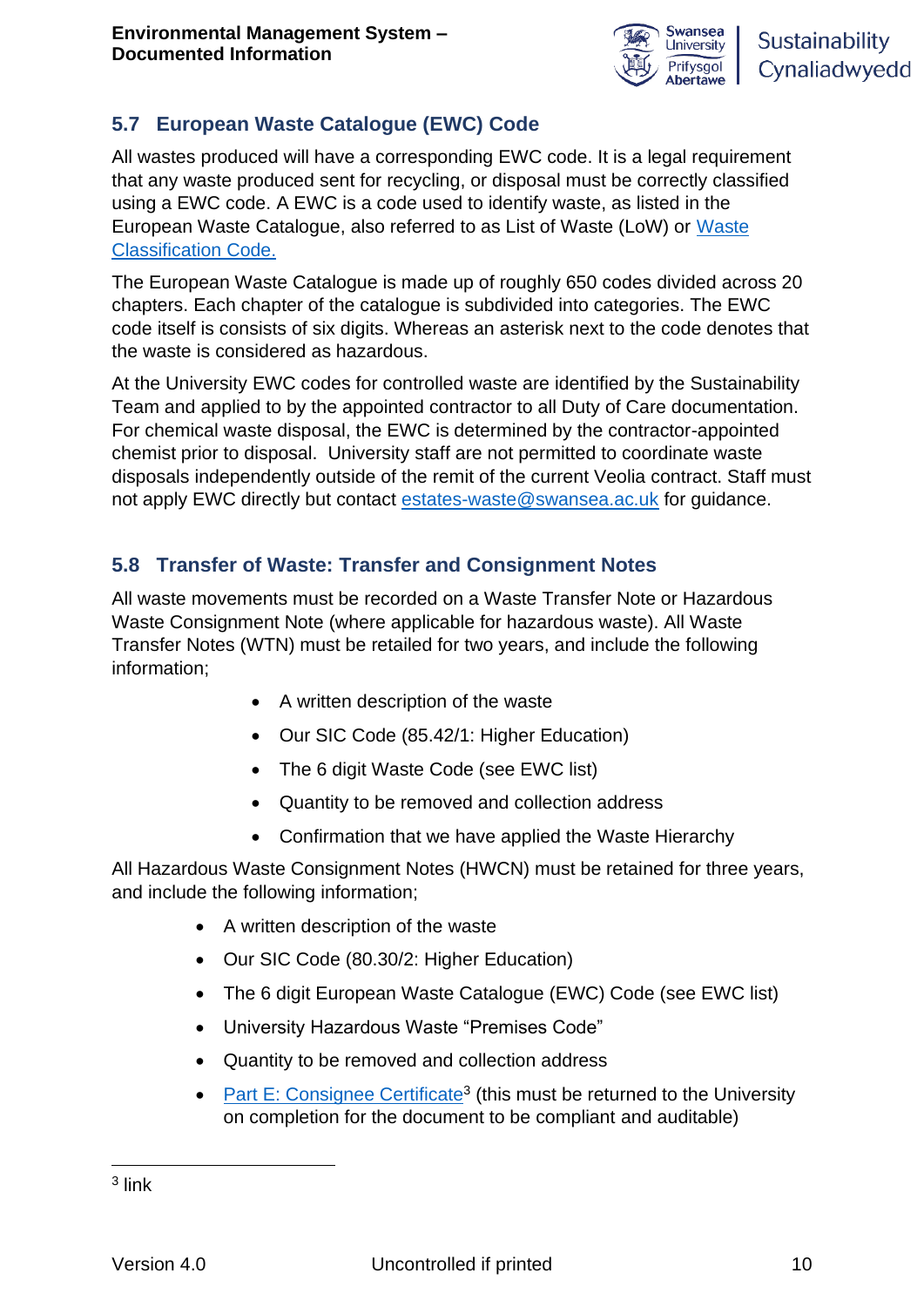

• Confirmation that the Waste Hierarchy has been applied

An invoice is **NOT** a Waste Transfer Notes or Hazardous Waste Consignment Notes.

Figure 6 shows an example of a WTN (other examples of [Waste Transfer Notes](https://www.gov.uk/government/publications/duty-of-care-waste-transfer-note-template) are available via the Government website<sup>4</sup>). Section A and B are to be completed by the University, whilst Section C and D are to be completed by the appointed waste management company.

| A1 Description of the waste being transferred                              |                                                                                                                                                                                                                                |
|----------------------------------------------------------------------------|--------------------------------------------------------------------------------------------------------------------------------------------------------------------------------------------------------------------------------|
|                                                                            | A2 How is the waste contained?                                                                                                                                                                                                 |
|                                                                            | Sacks Skip<br>n<br>Loose<br>$\Box$ Drum                                                                                                                                                                                        |
|                                                                            | $\Box$<br>Other                                                                                                                                                                                                                |
| List of Waste Regulations code(s)                                          | A3 How much waste? For example, number of sacks, weight                                                                                                                                                                        |
|                                                                            |                                                                                                                                                                                                                                |
| Section B – Current holder of the waste – Transferor                       |                                                                                                                                                                                                                                |
| of the Waste (England and Wales) Regulations 2011 Yes                      | By signing in Section D below I confirm that I have fulfilled my duty to apply the waste hierarchy as required by Regulation 12                                                                                                |
| <b>B1</b> Full name                                                        | B3 Are you:                                                                                                                                                                                                                    |
|                                                                            | The producer of the waste?                                                                                                                                                                                                     |
| Company name and address                                                   | The importer of the waste?                                                                                                                                                                                                     |
|                                                                            | The local authority?                                                                                                                                                                                                           |
|                                                                            | The holder of an environmental permit?                                                                                                                                                                                         |
| the control of the control of the control of the control of the control of | Permit number production of the contract of the contract of the contract of the contract of the contract of the                                                                                                                |
|                                                                            | Issued by<br><b>Lating</b>                                                                                                                                                                                                     |
|                                                                            | Registered waste exemption?                                                                                                                                                                                                    |
| Postcode   SIC code (2007)   SIC VIDEO                                     | Details, including registration number                                                                                                                                                                                         |
| B2 Name of your unitary authority or council                               |                                                                                                                                                                                                                                |
|                                                                            | A registered waste carrier, broker or dealer?                                                                                                                                                                                  |
|                                                                            | Registration number Learning                                                                                                                                                                                                   |
|                                                                            | Details (are you a carrier, broker or dealer?)                                                                                                                                                                                 |
|                                                                            |                                                                                                                                                                                                                                |
|                                                                            |                                                                                                                                                                                                                                |
| Section C - Person collecting the waste - Transferee                       |                                                                                                                                                                                                                                |
| C1 Full name                                                               | C3 Are you:                                                                                                                                                                                                                    |
|                                                                            | The holder of an environmental permit?                                                                                                                                                                                         |
| Company name and address                                                   | Permit number Learner and Contract and Contract of the Contract of the Contract of the Contract of the Contract of the Contract of the Contract of the Contract of the Contract of the Contract of the Contract of the Contrac |
|                                                                            | <b>Issued by</b><br><b>Links</b>                                                                                                                                                                                               |
| the control of the control of the control of the control of the control of | Registered waste exemption?                                                                                                                                                                                                    |
|                                                                            | Details, including registration number                                                                                                                                                                                         |
|                                                                            |                                                                                                                                                                                                                                |
|                                                                            | A registered waste carrier, broker or dealer?                                                                                                                                                                                  |
| Postcode Learning                                                          | Registration number Learner and Contact the Contact of the Contact of the Contact of the Contact of the Contact of the Contact of the Contact of the Contact of the Contact of the Contact of the Contact of the Contact of th |
| C <sub>2</sub> Are you:                                                    | Details (are you a carrier, broker or dealer?)                                                                                                                                                                                 |
| The local authority?                                                       |                                                                                                                                                                                                                                |
|                                                                            |                                                                                                                                                                                                                                |
| <b>Section D - The transfer</b>                                            |                                                                                                                                                                                                                                |
| D1 Address of transfer or collection point                                 | D2 Broker or dealer who arranged this transfer (if applicable)                                                                                                                                                                 |
|                                                                            |                                                                                                                                                                                                                                |
|                                                                            |                                                                                                                                                                                                                                |
|                                                                            |                                                                                                                                                                                                                                |
|                                                                            |                                                                                                                                                                                                                                |
|                                                                            |                                                                                                                                                                                                                                |
|                                                                            |                                                                                                                                                                                                                                |
|                                                                            |                                                                                                                                                                                                                                |
| Date of transfer (DD/MM/YYYY)                                              | Time(s)                                                                                                                                                                                                                        |
| Postcode Lewis Contract League                                             | Postcode Learning<br>Registration number Letter                                                                                                                                                                                |

Figure 6 – Example Waste Transfer Note

Figure 7 shows an example of a WNC (other example of Hazardous [Waste](https://www.gov.uk/government/publications/hazardous-waste-consignment-note)  [Consignment Note](https://www.gov.uk/government/publications/hazardous-waste-consignment-note) are available via the Government website<sup>5</sup>). The consignment note has 5 parts (A to E). The waste producer or holder completes parts A, B and C. The consignor (the waste collector) will check Part A,B,C and will complete Part D.

<sup>4</sup> [https://www.gov.uk/government/publications/duty-of-care-waste-transfer-note](https://www.gov.uk/government/publications/duty-of-care-waste-transfer-note-template)[template](https://www.gov.uk/government/publications/duty-of-care-waste-transfer-note-template)

<sup>5</sup> <https://www.gov.uk/government/publications/hazardous-waste-consignment-note>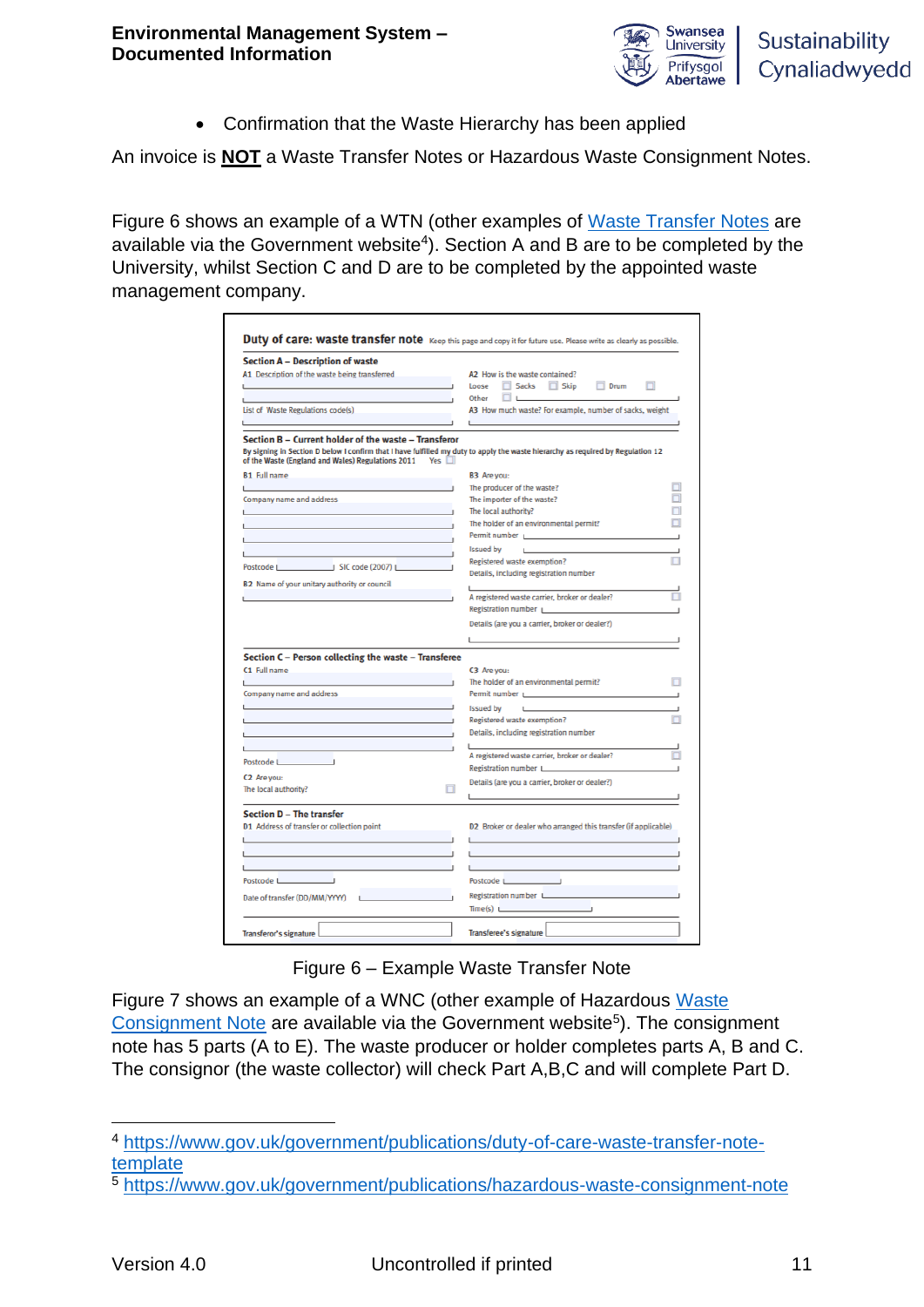

Part E will be completed by the consignee (the person receiving the waste) and will return the completed form to the waste producer, which must be retained for 3 years.

|                                                                                                                                                                                                                                    |                          |                       | The Hazardous Waste Regulations 2005:   |                                                      |                   |      |                                       |                                                                                                              |                         | Environment                                                                                                             |
|------------------------------------------------------------------------------------------------------------------------------------------------------------------------------------------------------------------------------------|--------------------------|-----------------------|-----------------------------------------|------------------------------------------------------|-------------------|------|---------------------------------------|--------------------------------------------------------------------------------------------------------------|-------------------------|-------------------------------------------------------------------------------------------------------------------------|
| <b>Consignment Note</b>                                                                                                                                                                                                            |                          |                       |                                         |                                                      |                   |      |                                       |                                                                                                              |                         | <b>PRODUCER'S/HOLDER'S/CONSIGNOR'S COPY</b> (Delete as appropriate)                                                     |
| <b>PART A Notification details</b>                                                                                                                                                                                                 |                          |                       |                                         |                                                      |                   |      |                                       |                                                                                                              |                         |                                                                                                                         |
| 1 Consignment note code:                                                                                                                                                                                                           |                          |                       |                                         |                                                      |                   |      |                                       | 3 The waste will be taken to (name, address and postcode):                                                   |                         |                                                                                                                         |
| 2 The waste described below is to be removed from (name, address,<br>postcode, telephone, e-mail, facsimile):                                                                                                                      |                          |                       |                                         |                                                      |                   |      |                                       |                                                                                                              |                         |                                                                                                                         |
|                                                                                                                                                                                                                                    |                          |                       |                                         |                                                      |                   |      |                                       | 4 The waste producer was (if different from 2) (name, address,                                               |                         |                                                                                                                         |
|                                                                                                                                                                                                                                    |                          |                       |                                         |                                                      |                   |      |                                       | postcode, telephone, e-mail, facsimile):                                                                     |                         |                                                                                                                         |
|                                                                                                                                                                                                                                    |                          |                       |                                         |                                                      |                   |      |                                       |                                                                                                              |                         |                                                                                                                         |
| <b>PART B</b> Description of the waste                                                                                                                                                                                             |                          |                       |                                         |                                                      |                   |      |                                       |                                                                                                              |                         | If continuation sheet used, tick here                                                                                   |
| 1 The process giving rise to the waste(s) was:<br>3 WASTE DETAILS (where more than one waste type is collected all of the information given below must be completed for each EWC identified)                                       |                          |                       |                                         |                                                      |                   |      |                                       | 2 SIC (2007) for the process giving rise to the waste:                                                       |                         |                                                                                                                         |
| <b>Description of waste</b>                                                                                                                                                                                                        |                          | List of wastes        | Quantity                                |                                                      |                   |      | The chemical/biological components in | Physical form                                                                                                | Hazard                  | Container                                                                                                               |
|                                                                                                                                                                                                                                    |                          | (EWC code) (6 digits) | (kg)                                    | the waste and their concentrations are:<br>Component |                   |      | Concentration                         | (gas, liquid, solid,<br>powder, sludge                                                                       | code(s)                 | type, number<br>and size                                                                                                |
|                                                                                                                                                                                                                                    |                          |                       |                                         |                                                      |                   |      | (% or mg/kg)                          | or mixed)                                                                                                    |                         |                                                                                                                         |
|                                                                                                                                                                                                                                    |                          |                       |                                         |                                                      |                   |      |                                       |                                                                                                              |                         |                                                                                                                         |
| The information given below is to be completed for each EWC identified                                                                                                                                                             |                          |                       |                                         |                                                      |                   |      |                                       |                                                                                                              |                         |                                                                                                                         |
| <b>EWC</b> code                                                                                                                                                                                                                    | <b>UN</b> identification |                       | Proper shipping name(s)                 |                                                      | UN class(es)      |      | Packing group(s)                      |                                                                                                              | <b>Special handling</b> |                                                                                                                         |
| number(s)                                                                                                                                                                                                                          |                          |                       |                                         |                                                      |                   |      |                                       |                                                                                                              | requirements            |                                                                                                                         |
|                                                                                                                                                                                                                                    |                          |                       |                                         |                                                      |                   |      |                                       |                                                                                                              |                         |                                                                                                                         |
| <b>PART C Carrier's certificate</b>                                                                                                                                                                                                |                          |                       |                                         |                                                      |                   |      |                                       | <b>PART D Consignor's certificate</b>                                                                        |                         |                                                                                                                         |
| (If more than one carrier is used, please attach schedule for subsequent carriers. If schedule of<br>carriers is attached tick here.<br>I certify that I today collected the consignment and that the details in A2, A3 and B3 are |                          |                       |                                         |                                                      |                   |      |                                       | I certify that the information in A, B and C has been<br>measures. All of the waste is packaged and labelled |                         | completed and is correct, that the carrier is registered or<br>exempt and was advised of the appropriate precautionary  |
| correct and I have been advised of any specific handling requirements.<br>Where this note comprises part of a multiple collection the round number and collection number are                                                       |                          |                       |                                         |                                                      |                   |      |                                       | handling requirements.<br>hierarchy as required by Regulation 12 of the Waste                                |                         | correctly and the carrier has been advised of any special<br>I confirm that I have fulfilled my duty to apply the waste |
| 1 Carrier name:<br>On behalf of (name, address, postcode, telephone, e-mail, facsimile):                                                                                                                                           |                          |                       |                                         |                                                      |                   |      | 1 Consignor name:                     | (England and Wales) Regulations 2011.                                                                        |                         |                                                                                                                         |
|                                                                                                                                                                                                                                    |                          |                       |                                         |                                                      |                   |      | facsimile):                           |                                                                                                              |                         | On behalf of (name, address, postcode, telephone, e-mail,                                                               |
| 2 Carrier registration no./reason for exemption:                                                                                                                                                                                   |                          |                       |                                         |                                                      |                   |      |                                       |                                                                                                              |                         |                                                                                                                         |
| 3 Vehicle registration no. (or mode of transport, if not road):                                                                                                                                                                    |                          |                       |                                         |                                                      |                   |      |                                       |                                                                                                              |                         |                                                                                                                         |
| Signature                                                                                                                                                                                                                          |                          |                       |                                         |                                                      |                   |      | Signature                             |                                                                                                              |                         |                                                                                                                         |
| Date                                                                                                                                                                                                                               |                          | Time                  |                                         |                                                      |                   |      | Date                                  |                                                                                                              | Time                    |                                                                                                                         |
| PART E Consignee's certificate (where more than one waste type is collected all of the information given below must be completed for each EWC)<br>Individual EWC                                                                   |                          |                       | Quantity of each EWC code received (kg) |                                                      | <b>EWC</b> code   |      |                                       | Waste management operation (R or D code)                                                                     |                         |                                                                                                                         |
| code(s) received                                                                                                                                                                                                                   |                          |                       |                                         |                                                      | accepted/rejected |      |                                       |                                                                                                              |                         |                                                                                                                         |
|                                                                                                                                                                                                                                    |                          |                       |                                         |                                                      |                   |      |                                       |                                                                                                              |                         |                                                                                                                         |
|                                                                                                                                                                                                                                    |                          |                       |                                         |                                                      |                   |      |                                       |                                                                                                              |                         |                                                                                                                         |
| 1 I received this waste at the address given in A3 on:                                                                                                                                                                             |                          |                       | Date                                    |                                                      |                   | Time | Name:                                 |                                                                                                              |                         |                                                                                                                         |
| 2 Vehicle registration no. (or mode of transport if not road):                                                                                                                                                                     |                          |                       |                                         |                                                      |                   |      |                                       |                                                                                                              |                         | On behalf of (name, address, postcode, telephone, e-mail,                                                               |
| 3 Where waste is rejected please provide details:                                                                                                                                                                                  |                          |                       |                                         |                                                      |                   |      | facsimile):                           |                                                                                                              |                         |                                                                                                                         |
| I certify that waste permit/exempt waste operation number:                                                                                                                                                                         |                          |                       |                                         |                                                      |                   |      |                                       |                                                                                                              |                         |                                                                                                                         |
|                                                                                                                                                                                                                                    |                          |                       |                                         |                                                      |                   |      |                                       |                                                                                                              |                         |                                                                                                                         |
| authorises the management of the waste described in B at the address<br>given in A3.                                                                                                                                               |                          |                       |                                         |                                                      |                   |      | Signature                             |                                                                                                              |                         |                                                                                                                         |

Figure 7 – Example of Hazardous Waste Consignment Note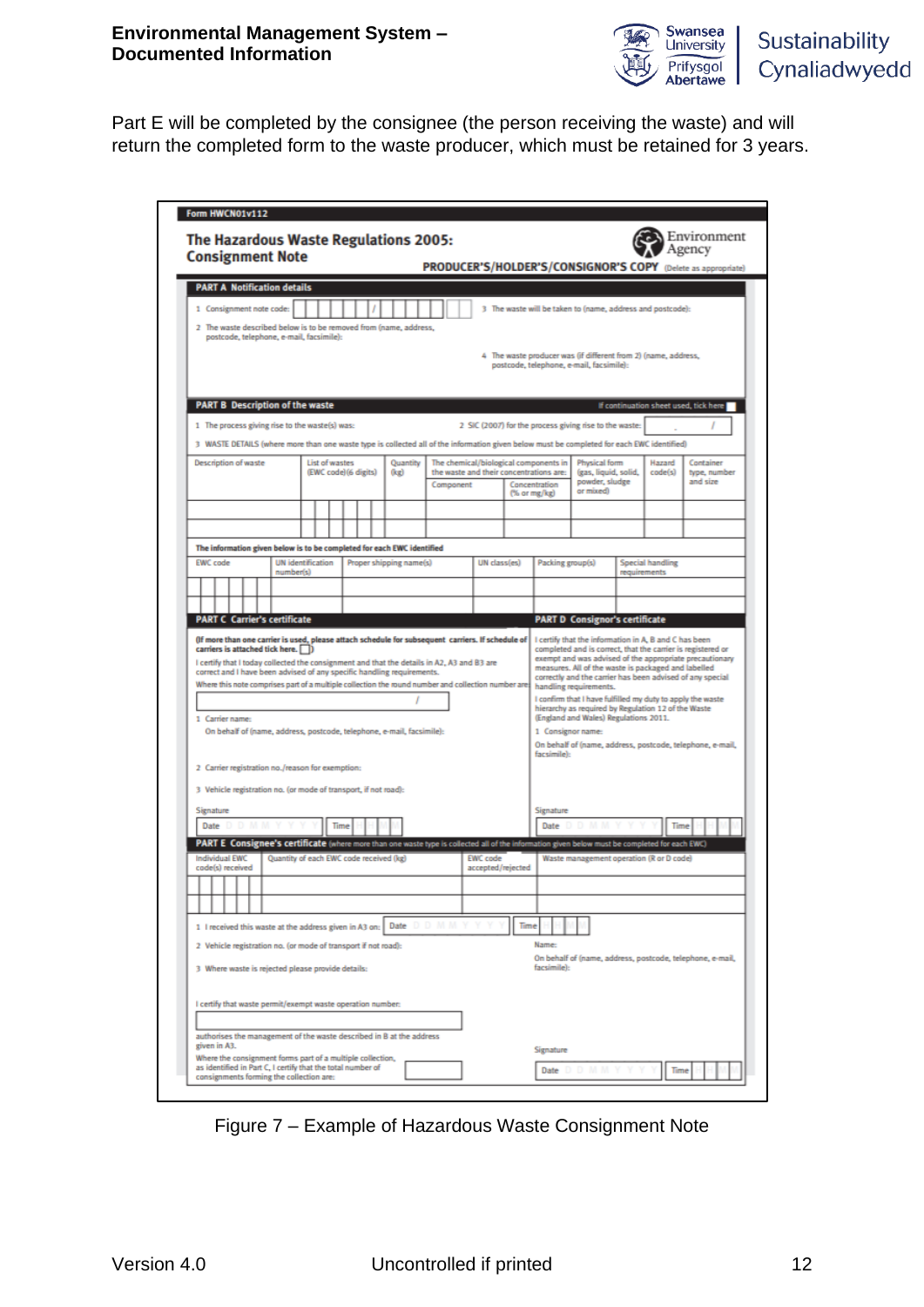

#### **A copy of all Waste Transfer Notes or Hazardous Waste Consignment Notes received must be sent to [estates-waste@swansea.ac.uk](mailto:estates-waste@swansea.ac.uk)**.

#### **5.8.1 Document Retention**

All WTN/HWCN are retained centrally by the University's appointed Waste and Recycling Officer. Other documentation to be collated and held with the Sustainability team include;

- Secure destruction certificates for confidential waste collections
- Electronic WEEE collection
- Radioactive waste disposal

### **5.9 Waste Monitoring & Reporting**

The University's Waste and Recycling Officer collects and collates the University's waste and recycling data on a monthly basis from all waste contractors. Data is reported annually to HESA and is available for the Green League scoring. All Colleges/PSUs are required to support the collation and submit data and documentation promptly to the Sustainability team to ensure compliance and support the review and continual improvement of waste management practices.

#### **5.10 Contractors**

Only approved contractor waste management companies can be used to dispose of University waste. Further details about these contractors can be found by contacting the Sustainability team: [estates-waste@swansea.ac.uk.](mailto:estates-waste@swansea.ac.uk) The Waste and Recycling Officer ensures that all relevant licences are held by the contractors and that duty of care requirements are upheld. Refer to **8.1.10 Needs and expectations from Contractors** for further guidance.

The University contactors are subject to frequent duty of care audit in order to review compliance.

#### **5.11 University's Waste Contract Management**

The University's main waste contract with Veolia is managed and coordinated on a daily basis by the Sustainability Team, with monthly contracts meeting held to evaluate service provision, and key deliverables. Invoices, monthly waste data collection reports, and Duty of Care documentation are supply by the contract to the Waste and Recycling Officer. All data and invoices are validated, and waste recharges applied via Estates Finance. All WMGN identify if charges are incurred for the disposal for a specific waste stream.

University staff are directed through the WMGN to utilise the Help desk system for certain waste collection and disposal services. These works orders will be directed to the Sustainability Team for action with the appropriate contractor.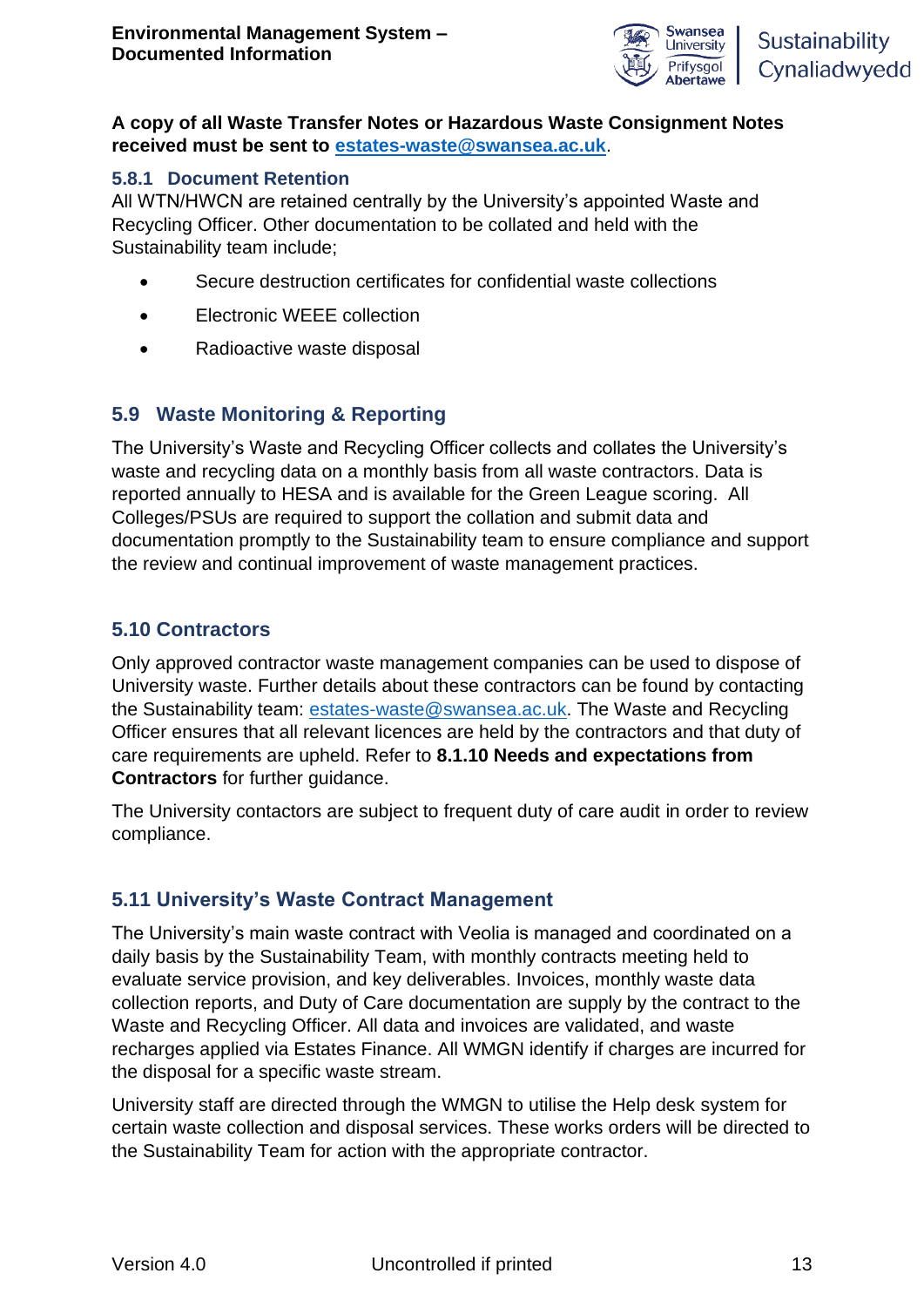

Sustainability Cynaliadwyedd

The Sustainability Team coordinates the University waste budget, which covers the daily and route waste services however for specialist and bespoke waste arrangements charges apply. For further information please see the relevant WMGN or contact [estates-waste@swansea.ac.uk.](mailto:estates-waste@swansea.ac.uk)

### **5.12 Waste Management for University Events**

The University hosts hundreds of events on both Singleton and Bay campus every year. The Sustainability Team attend weekly operational event management meetings, and ensure provision of additional collections, events bins, as well as waste collection operatives for all large scale events such as Open Days and Varsity.

To arrange additional waste and recycling services for an event, please email [estates-waste@swansea.ac.uk.](mailto:estates-waste@swansea.ac.uk)

### **5.13 Waste Management Plan**

The University's current Waste Management Plan 2018-2020 is available from the Sustainability Team webpages on the website. The purpose of the Waste Management Plan is to support implementation of the University's Sustainability Strategy 2016-2020, in particular addressing the objectives and targets identified. The plan sets out SMART objectives and targets for waste management-related actions, tracking progress annually to measure impact and supporting continual improvement under our ISO14001:2015 certified environmental management system.

## **5.14 Waste Management Communication**

Amendments to this document, or any other waste operational, and guidance document resulting from changes to legislation will be communicated via the Corporate Responsibility Committees, University website, email and posters where appropriate.

## **6 Effects and actions of non-conformance**

Failure to comply with this procedure may result in:

• Non-conformance with the requirements of EcoCampus and the ISO 14001:2015 standard.

Departure from this procedure is addressed in the procedure **10.1 Nonconformity and Corrective Action**